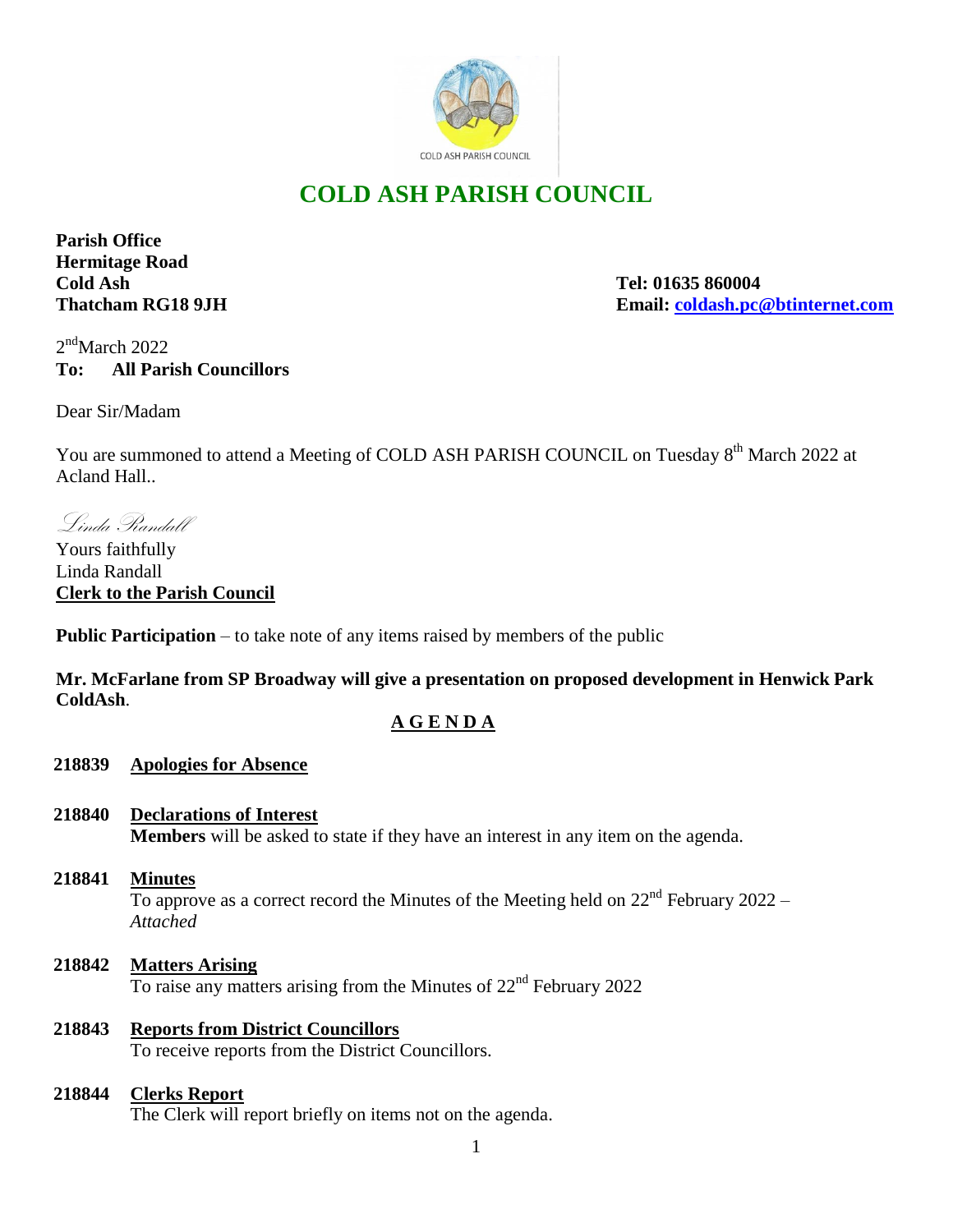#### **218845 Planning Matters**

 *If members of the Public would like to comment on an application they should check the advice on our website:-*

<https://coldashpc.org.uk/the-council/planning/>

#### **a) Planning Applications**:-

**22/00061/HOUSE** 4 Laud Close Newbury RG14 2SL -*Two storey side extension extending into the rear of the existing garden.* **Amended Plans (Increased Width)**

#### **b) Decisions:-**

**21/03151/HOUSE** Breckland Hermitage Road RG18 9JN - *Demolish conservatory. New single storey side and rear extension.* **APPROVED** *–* Previous Parish Council Comments -No Objection - Unanimous

#### **c) Appeals**

**APP/W0340/W/21/3280379 20/02062/COMIND** - St Gabriel's Farm, The Ridge - A full planning application (submitted in parallel with the submission of a Class Q Prior Approval application) to facilitate limited works to: Establish an access way (including a turning head) which links the driveways of the new dwellings created under the parallel Class Q Prior approval application, to the existing approved driveway and access track at the St Gabriel's Farm site. Regularise improved site parking arrangements. Achieve proportionate extensions to some of the limited residential curtilages established for the new dwellings being approved under the Class Q Prior Approval application. Add additional drainpipes to the dwellings being approved under the Class Q Prior Approval application. Site landscaping improvements. Demolition of a barn redundant following approval of the parallel Class Q Prior application. Creation of a paddock in place of the redundant barn being demolished. Filling in of three slurry pits. **APPEAL DISMISSED** *Previous Parish Council Comments -Objection – Unanimous OBJECTION REASONS:*

- *• Size of development, and extension to residential curtilage.*
- *• Farm track to be changed to residential road. The farm track which is being proposed for access is subject to flooding in the wet winter months.*
- *• Excessive parking spaces.*
- *• Paddock space should not be developed in the future.*
- *• The proposed entranceway onto Cold Ash Hill currently has minimal use. We believe that access onto Cold Ash Hill requires the crossing of a WBC owned verge - does the application have guaranteed access rights across this? We also understand that this farm track was built after 2013, despite the submission statement by the applicant*.
- *Outside settlement boundary.*
- *• Negative impact on wildlife.*
- *• Loss of Agricultural land.*
- *• Negative impact on neighbouring residents.*
- *• Impact on flooding. Alterations to the paving around buildings will have*